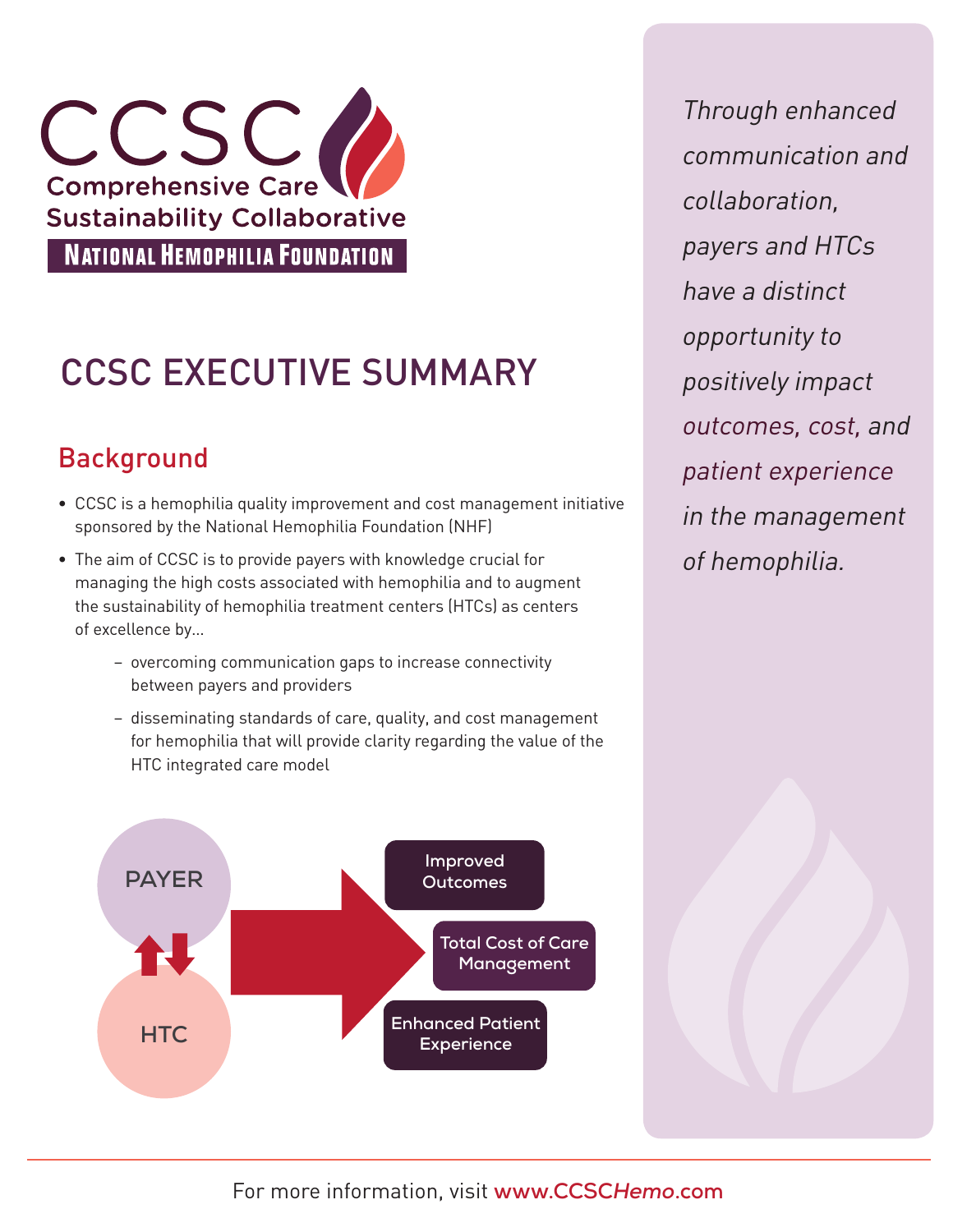#### Improved Outcomes

Patients managed via the HTC integrated care model benefit from 40% reductions in mortality and hospitalization and a 47% reduction in ED visits $1,2,3$ 



#### Total Cost of Care Management

In addition to cost-savings generated by reduced health care resource utilization (emergency department visits, hospitalizations, etc.), patients managed by an HTC may experience lower annual costs realized through rigorous factor assay management and 340B drug discount pricing<sup>4</sup>



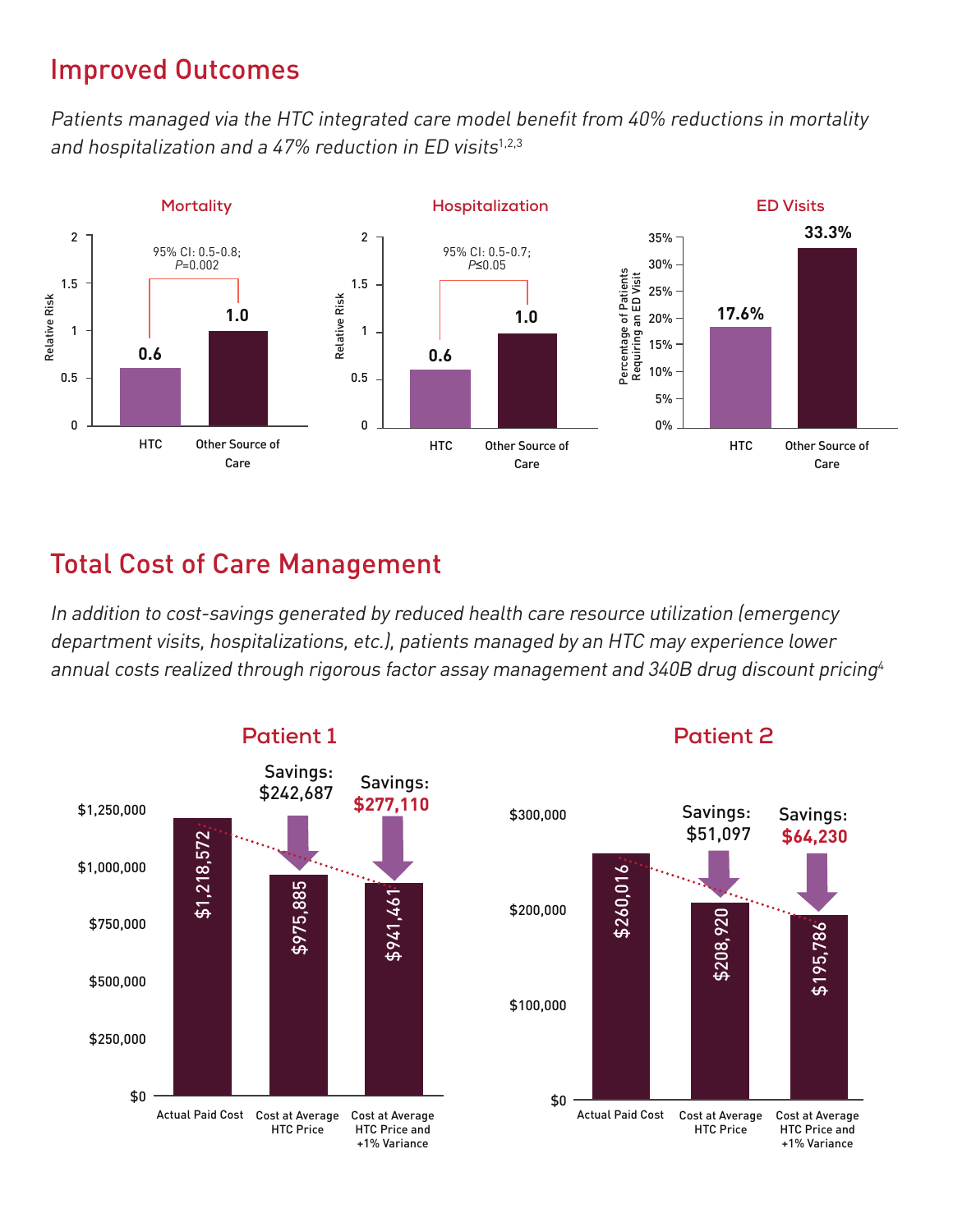### Enhanced Patient Experience

HTCs engage patients literally thousands of times every year for triage, medical care coordination, psychosocial/vocational assistance, and education; the majority of these encounters are non-reimbursed and funded via 340B revenue<sup>5</sup>

| <b>HTC Services</b>                     | # of Encounters | % of HTCs<br>Reporting ≥90% 340B Funded |  |  |
|-----------------------------------------|-----------------|-----------------------------------------|--|--|
| Telephone Triage Urgent/Emergent        |                 |                                         |  |  |
| Annual Mean Encounters per HTC          | 1,968           | 76%                                     |  |  |
| <b>Annual Total Encounters 29 HTC</b>   | 57,072          | 76%                                     |  |  |
| <b>Medical Care Coordination</b>        |                 |                                         |  |  |
| Annual Mean Encounters per HTC          | 2,088           | 80%                                     |  |  |
| <b>Annual Total Encounters 30 HTC</b>   | 62,640          | 80%                                     |  |  |
| Care Management/Psychosocial/Vocational |                 |                                         |  |  |
| Annual Mean Encounters per HTC          | 960             | 70%                                     |  |  |
| <b>Annual Total Encounters 30 HTC</b>   | 28,800          | 70%                                     |  |  |
| <b>Patient Education</b>                |                 |                                         |  |  |
| Annual Mean Encounters per HTC          | 516             | 75%                                     |  |  |
| <b>Annual Total Encounters 30 HTC</b>   | 15,480          | 75%                                     |  |  |

### Benefits of CCSC Participation

| <b>HTCs</b>                                                                                                                                                              | <b>Payers</b>                                                                                                                                                                                                             |
|--------------------------------------------------------------------------------------------------------------------------------------------------------------------------|---------------------------------------------------------------------------------------------------------------------------------------------------------------------------------------------------------------------------|
| Access to open communication channels with<br>payers making important network inclusion and<br>contracting decisions regarding care provision<br>and factor dispensation | Access to open communication channels with<br>federally recognized HTC experts seeking more<br>rigorous standards of care quality and cost<br>containment for hemophilia and other rare<br>bleeding or clotting disorders |
| Increased ability to identify payer requirements<br>when making plan determinations                                                                                      | Increased insight on appropriate hemophilia<br>management and total cost of care transparency                                                                                                                             |
| Identification of the data that payers require to<br>quantify the value of the integrated care model                                                                     | Greater ability to formalize a strategy to mitigate<br>risk among patients with severe hemophilia and/<br>or those with inhibitors                                                                                        |
| Recognition as the gold standard in the manage-<br>ment of rare bleeding and clotting disorders                                                                          | Access to advanced analytics and transparent<br>total cost of care management that can<br>significantly reduce specialty drug spend                                                                                       |